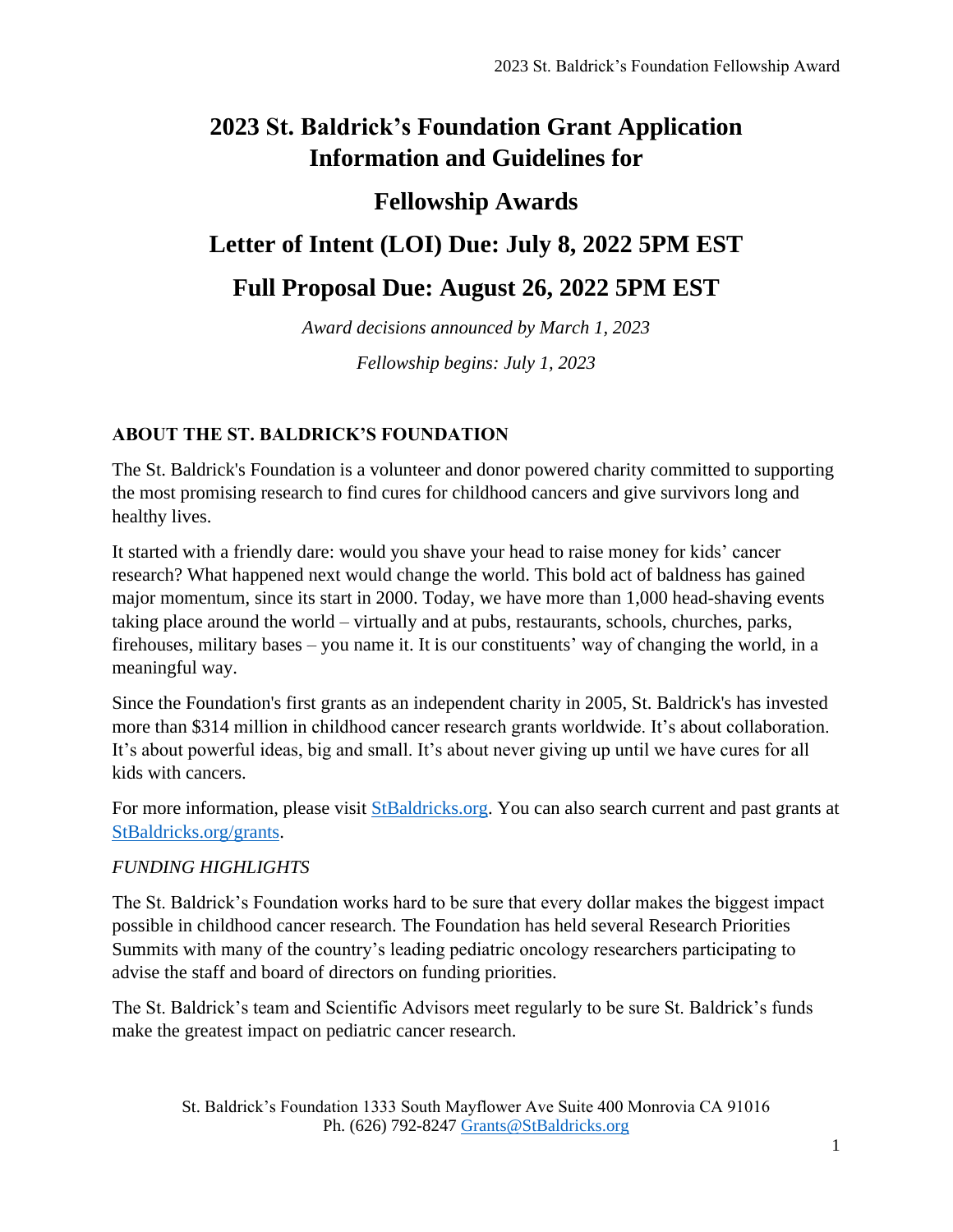Current funding priorities are divided into four categories:

- New discovery research
- Translational research and early phase clinical trials
- Phase III clinical trials  $\&$  infrastructure support of participating institutions (primarily the fall grant cycle)
- Education of new pediatric oncology researchers

In addition to research to understand the biology of childhood cancers and discover leads to more effective treatments, topics of interest include, but are not limited to:

- Adolescents & young adults
- Survivorship, outcomes, and quality of life
- Supportive care
- Epidemiology and pediatric cancer predispositions
- Precision medicine
- Alternative & complementary therapies

#### *FUNDING CYCLES*

#### Spring Grant Cycle

Spring cycle grants are funded based on scientific review. The following programs/categories are typically available in the Spring Cycle:

- St. Baldrick's Scholars
- St. Baldrick's International Scholars
- Consortium Research Grants
- Research Grants
- Supportive Care Research Grants
- St. Baldrick's Summer Fellows (*no LOI, applications due early January*)

#### Fall Grant Cycle

Fellows are funded based on scientific review. Infrastructure grants are funded based on need, expected outcomes, and local St. Baldrick's participation, with a strong priority on geographic areas with no other St. Baldrick's funding. The following programs/categories are available in the Fall Cycle:

- Infrastructure Grants
- St. Baldrick's Fellows

Grants will be made according to revenues available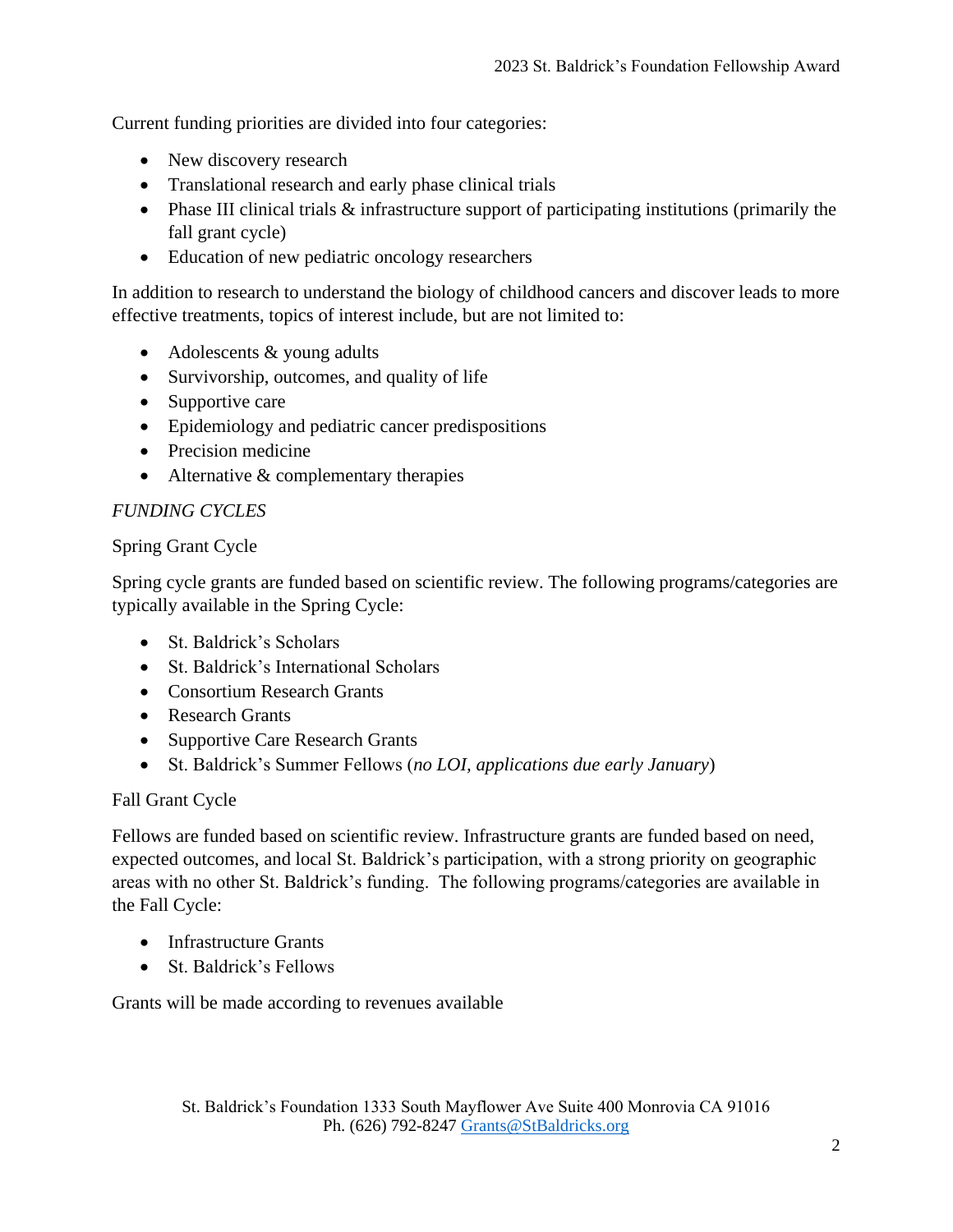## **Fellowship Award: Eligibility Requirement/Qualifications**

*Note: New deadlines for 2018 and beyond!* St. Baldrick's Fellowships are granted for two (2) years of pediatric oncology fellowship training, with an opportunity for one (1) additional year of funding based upon need, significant accomplishment, and approved application.

- During each grant cycle, an applicant can only apply once as the lead Principal Investigator.
- Institutions must be located in the United States.
- Applicants need not be American citizens; however, they must work at an academic, medical, or non-profit research institution within the United States.
- Applicants from the NCI/NIH are not eligible to apply for St. Baldrick's Fellowship Awards.
- Institutions may submit only one (1) new fellowship application per year. (Concurrent fellows with different funding periods are allowed.)
	- o *Note: The limited submissions policy exception detailed in other program guidelines is only applicable to the SPRING cycle, not the Fall cycle.*
- For Fellowship Awards, a program/institution is defined by the institution's American Board of Pediatrics approved fellowship program in Pediatric Hematology/Oncology.
	- o Any questions or questionable situations will be reviewed by a subset of the Scientific Advisory Board of St. Baldrick's. Questions can be emailed to [Grants@StBaldricks.org,](mailto:Grants@Stbaldricks.org) please include a copy of the potential Fellow's biosketch.
- Institutions that are actively involved in (sponsor, promote, or participate in) non-St. Baldrick's head-shaving fundraising events are not eligible to apply for St. Baldrick's funding.
	- o St. Baldrick's understands that hospitals and their fundraising agents and organizations cannot control what their many *volunteers* do. Some may undertake head-shaving fundraisers that hospital/agent/organization is not aware of and does not sanction or promote. These activities would not prevent the hospital's researchers from applying for St. Baldrick's grants.
	- o The following applies to hospitals, their fundraising agents and organizations as *institutions*. Researchers from hospitals would be ineligible to apply for St. Baldrick's grants if the hospital/agent/organization promotes (advertises, emails, blogs, media stories, social media posts, shares, reshares, likes, tweets, re-tweets or hosts web pages) a non-St. Baldrick's head-shaving fundraiser through any type of marketing, advertising, outreach or public-facing collateral or ancillary materials, or on any channel (television, radio, print, social media, website, etc.), using any content that sponsors, highlights, advocates or recommends a headshaving event other than St. Baldrick's.

St. Baldrick's Foundation 1333 South Mayflower Ave Suite 400 Monrovia CA 91016 Ph. (626) 792-8247 [Grants@StBaldricks.org](mailto:Grants@StBaldricks.org)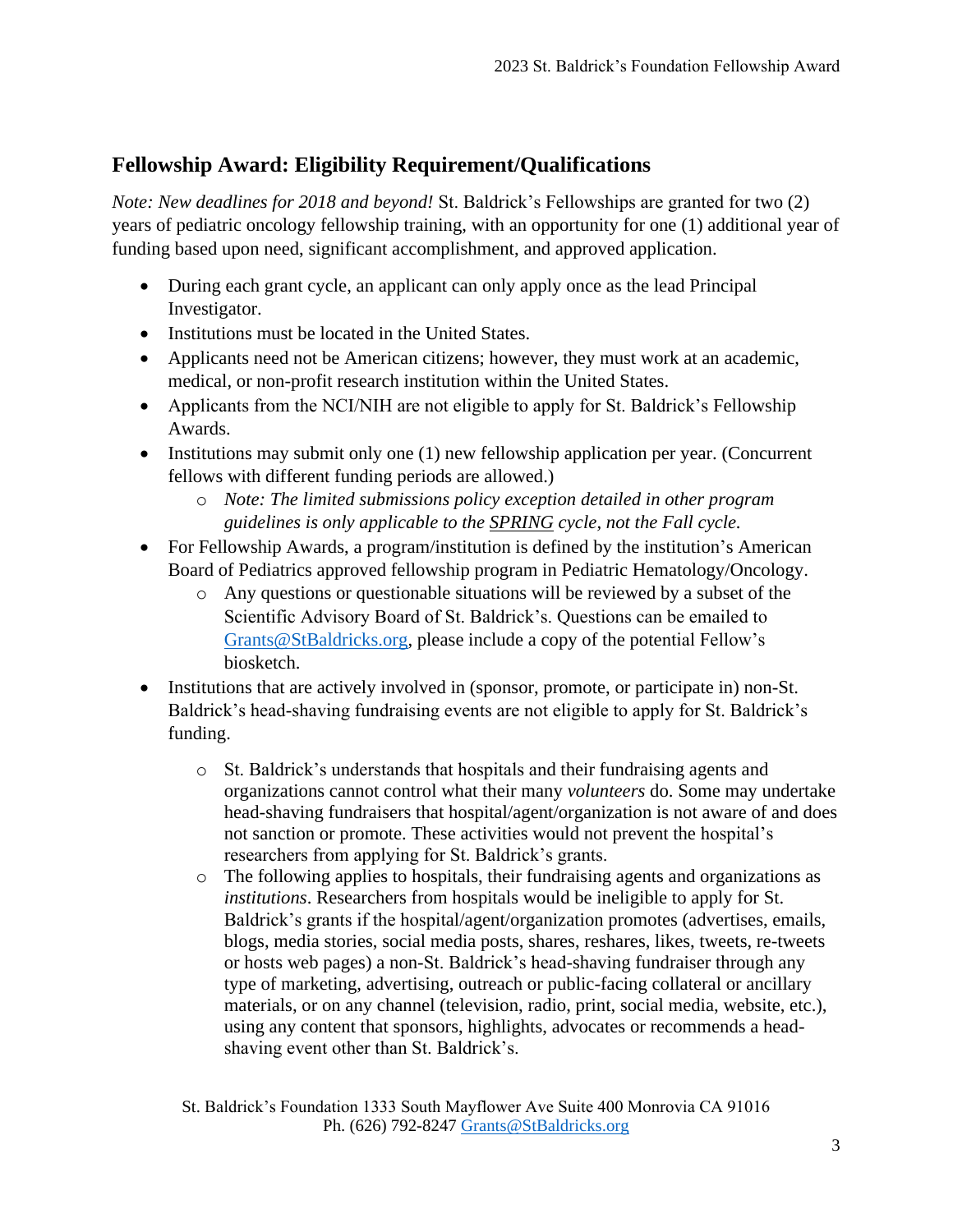- St. Baldrick's funds may not be used for human embryonic stem cell research.
- All awards will be payable to the Fellow's academic institution, non-profit research institution, or laboratory.
- All qualified applicants will receive consideration for funding without regard to race, color, ethnicity/national origin, sex, sexual orientation, gender identity or expression, pregnancy, religion, belief and spirituality, age disability status, protected veteran status, or any other characteristic protected by law.
- Applicants should hold an M.D. or D.O. degree by the date the grant becomes effective.
- Applicants must be employed by an academic or non-profit research institution or laboratory.
- Applicant should be in their  $2<sup>nd</sup>$  or  $3<sup>rd</sup>$  year of pediatric oncology fellowship at the LOI due date. Exceptions are allowed for a research residency format (2 years of residency 4 years of fellowship).
	- o If the applicant fits a research residency format exception, please state this in the applicant eligibility statement in the Letter of Intent.
- Applicants may not hold an appointment of assistant professor or above.
- Applicants must have a fellowship mentor who provides supervision, facilities, and research support at an American Board of Pediatrics approved fellowship program in Pediatric Hematology/Oncology.

## **Fellowship Award: Conditions of Award**

- Award is for two (2) years of fellowship training, with a possible additional year of funding based upon the demonstration of need and significant accomplishment.
- Fellows will be awarded the normal PGY-level salary for their institution. Fringe rates should follow institutional policy. Total award capped at \$97,500 per year. All Fellow awards are to cover salary and benefits only.
- Fringe benefits are generally defined as medical and dental insurance, life insurance, and retirement benefits and are payable only for eligible participation in such programs. See Budget Guidance section for more details.
- Expenditures for laboratory costs/equipment and travel are not considered fringe benefits. See Budget Guidance section for more details.
- No institutional overhead or indirect funding is provided under the terms of the grant. See Budget Guidance section for more details.
- Fellowship funding is limited to cover the Fellow's research time, not clinical time.
- If awarded, in July of the Fellows' 2nd year of funding, the St. Baldrick's Foundation Grants Administration staff will reach out to grantees with instructions on applying for the optional 3rd year of funding. Applications will be submitted via Proposal Central and reviewed for progress. Grantees can email [Grants@StBaldricks.org](mailto:Grants@StBaldricks.org) for further questions about the optional 3rd year of funding.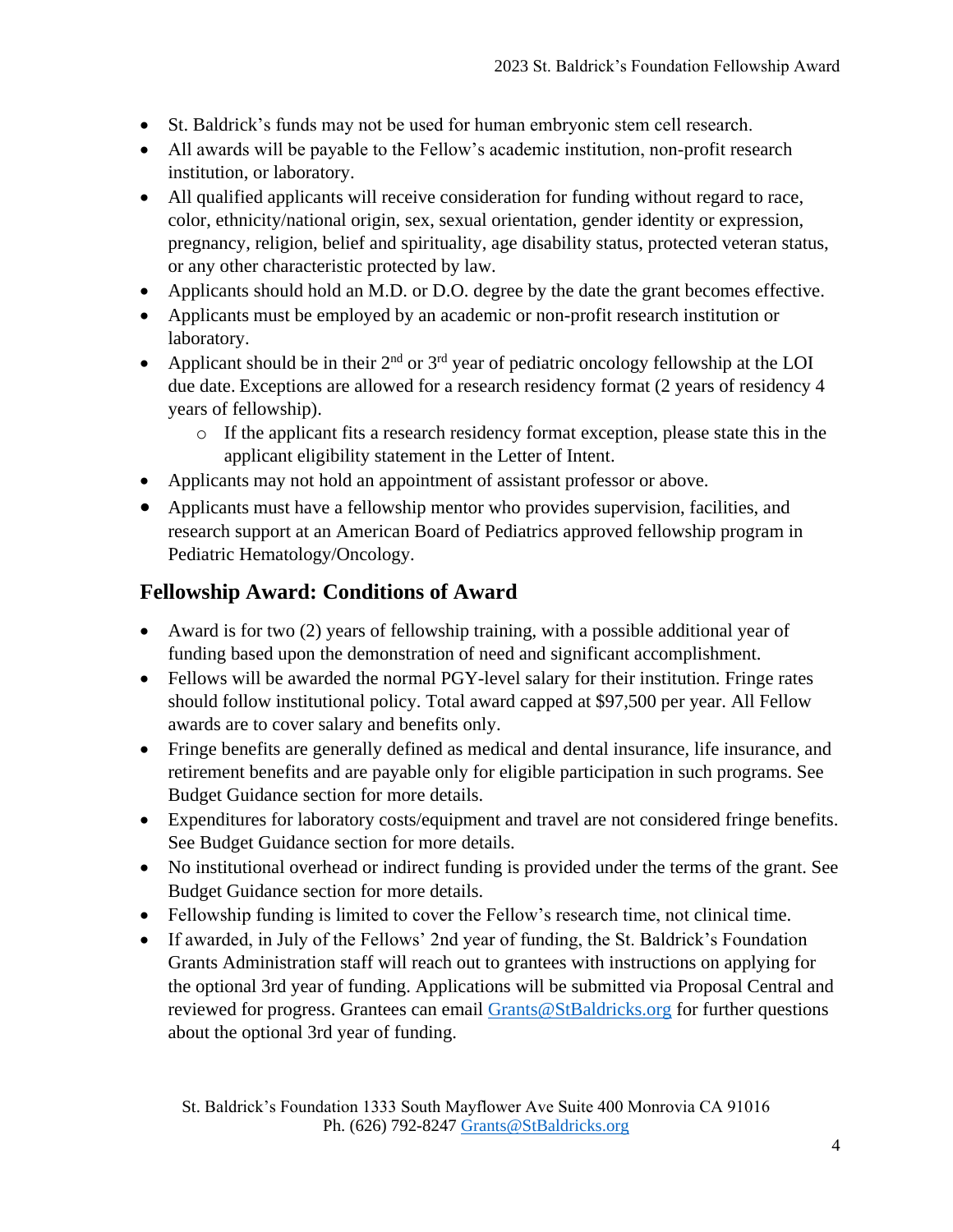- If a Fellow accepts a faculty appointment during the award period, the Fellow is able to maintain their current award, however they become ineligible to apply for the optional 3rd year Fellowship. The Fellow must notify the St. Baldrick's Foundation of the faculty appointment. Adjunct faculty (Instructors) are still eligible to apply for the 3rd year of funding.
- In the event of receiving overlapping funding, R01, or K award funding, independent of the St. Baldrick's Fellowship award, after the LOI has been approved the Fellowship award can be rebudgeted for supplies or technical assistance, with approval by the St. Baldrick's Foundation. A budget justification should include detail regarding the use of such funds. The Fellow must notify the St. Baldrick's Foundation of the additional funding.
	- $\circ$  In the event the above happens in year 1–2 of the St. Baldrick's Fellowship, the Fellow will become ineligible to apply for the optional 3rd year of funding.

## **Fellowship Award: LOI/Application Requirements**

- Category/Cycle specific LOI Instructions/Requirements are available in Proposal Central upon starting the LOI and on the St. Baldrick's website [\(stbaldricks.org/for-researchers\)](https://www.stbaldricks.org/for-researchers).
- LOI, application, and required documents must be submitted by the Principal Investigator, in English, online through Proposal Central [\(proposalcentral.com\)](https://proposalcentral.altum.com/) before 5 p.m. EST on the deadline.
- All application instructions and templates/requirements will be available in Proposal Central upon approval of an LOI.
- Applicants can enable other users to access their proposal (e.g., department or grants administrators) in the full proposal section of Proposal Central.
- It is the responsibility of the applicant to ensure and to verify that the application is received by the deadline date and that the application is complete and correct prior to submission.
- Eligible current St. Baldrick's Fellows applying for extended funding will be contacted by the St. Baldrick's Foundation Grants Administration staff with instructions for applying. Applications will be submitted via Proposal Central and reviewed for progress. Grantees can email [Grants@StBaldricks.org](mailto:Grants@StBaldricks.org) with further questions about the optional funding.
- Resource sharing is an expected outcome of all St. Baldrick's Foundation (SBF) supported grants. Grantees are expected to encourage and facilitate resource sharing. Sharing research outputs increases access to scientific information, promotes collaboration, accelerates discovery, and improves the reproducibility of research. The goal of the [SBF Resource Sharing Policy](https://www.stbaldricks.org/file/website_content/see_the_impact/SBF-Resource-Sharing-Policy.pdf) is to enable the faster translation of research discoveries into cures for children with cancer. This is achieved through a policy that encourages article sharing, data sharing, early sharing, and methods sharing. Research outputs may include (but are not limited to); peer-reviewed publications and preprints, datasets, code, software, protocols, research materials, inventions, patents, and

```
St. Baldrick's Foundation 1333 South Mayflower Ave Suite 400 Monrovia CA 91016
      Ph. (626) 792-8247 Grants@StBaldricks.org
```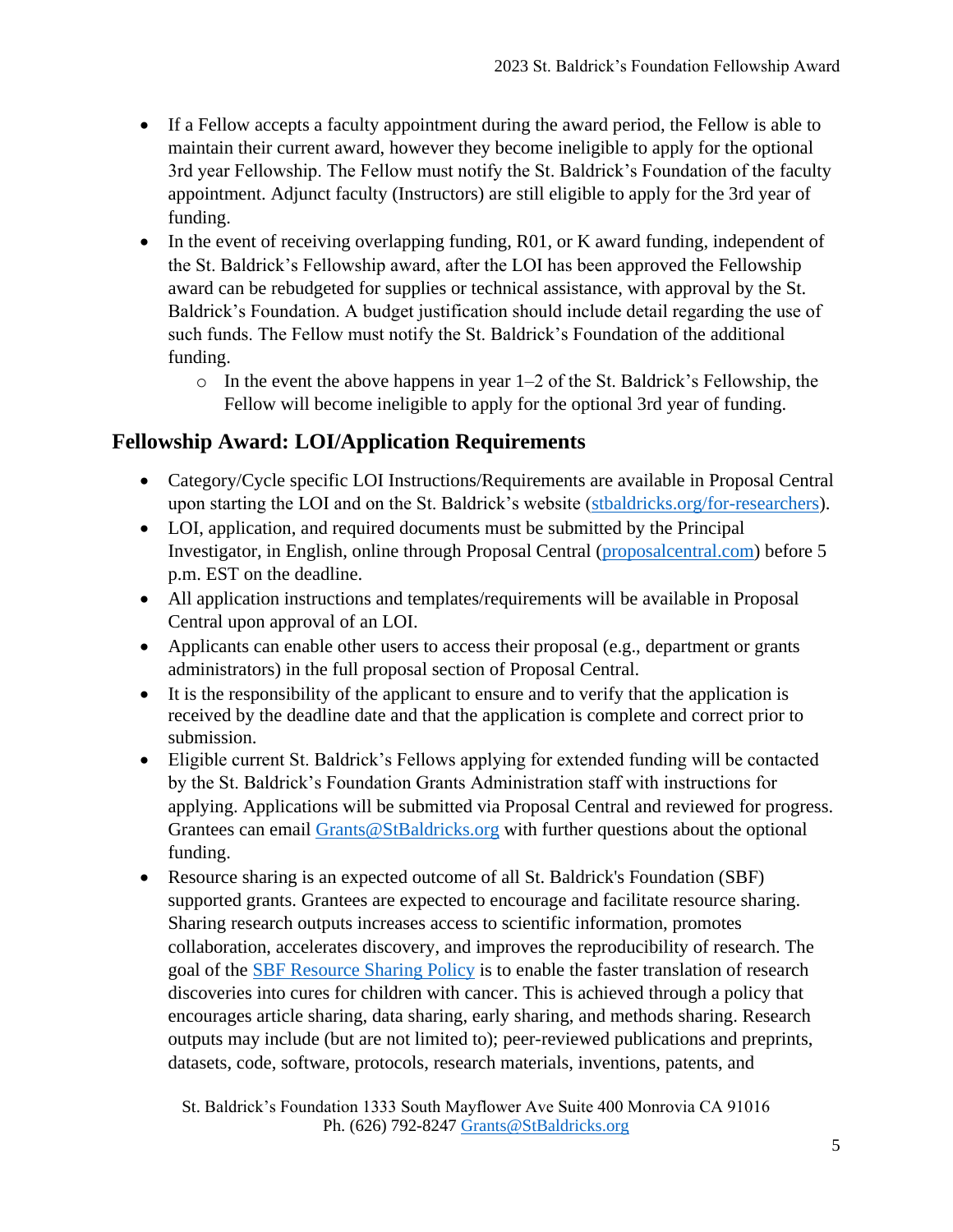commercial activity. We expect grantees to use recognized, openly accessible public repositories where available. This policy is effective for awards starting July 1, 2023, and beyond. Applicants will be asked about data sharing plans as part of the application. Data sharing plans are reviewed but not scored.

- All application evaluations are considered confidential and are available to scientific reviewers, the Foundation's Board of Directors, and the administrative personnel of the St. Baldrick's Foundation only. Reviewer comments will be made available to applicants after funding decisions are made.
- *Resubmissions:* Applicants with resubmissions have the option to check a box in Proposal Central on the title page of the application stating that it is a resubmission. Resbumissions are not marked in the Letter of Intent stage. Applicants may mention it is a resubmission in the LOI. Applicants with a resubmission are asked to address the reviewer comments in the appendix. Be sure that the document addressing previous reviewer comments is listed in the table of contents for your appendix. Resubmission applicants will not have all three of the same reviewers. St. Baldrick's does ask at least one of the previous reviewers to re-review the resubmission. Once marked as a resubmission in Proposal Central, new reviewers will have access to the past reviewer comments. Resubmissions are still required to go through limited submission decisions per the institution.

## *REVIEW AND SELECTION PROCESS*

Each application is scientifically reviewed by qualified pediatric oncology research experts. Recommendations for funding are made to the St. Baldrick's Foundation Board of Directors, which makes the final decisions. The total funds granted are determined based on the funds available and the scientific quality of the applications.

Applicants selected for funding will be notified as soon as possible. Funding status shall be relayed through Proposal Central, by mail, email, or by phone. All rankings and evaluations are considered confidential.

Applications are evaluated using the NIH 1-9 scale on the following criteria:

- The applicant's background and preparation to undertake the proposed project
- The quality of the sponsor/mentor (experience, publication record, ability to train the applicant, etc.)
- The institutional resources and facilities available for the proposed research
- The quality and scientific rigor along with importance of the proposed research
- How well the proposed project fulfills the research goals of the St. Baldrick's Foundation. In no priority order, these goals are: Phase III Trials/infrastructure, education of new researchers, translational research, new discovery, adolescents & young adults, survivorship, supportive care research.

The following criteria is reviewed, but not scored: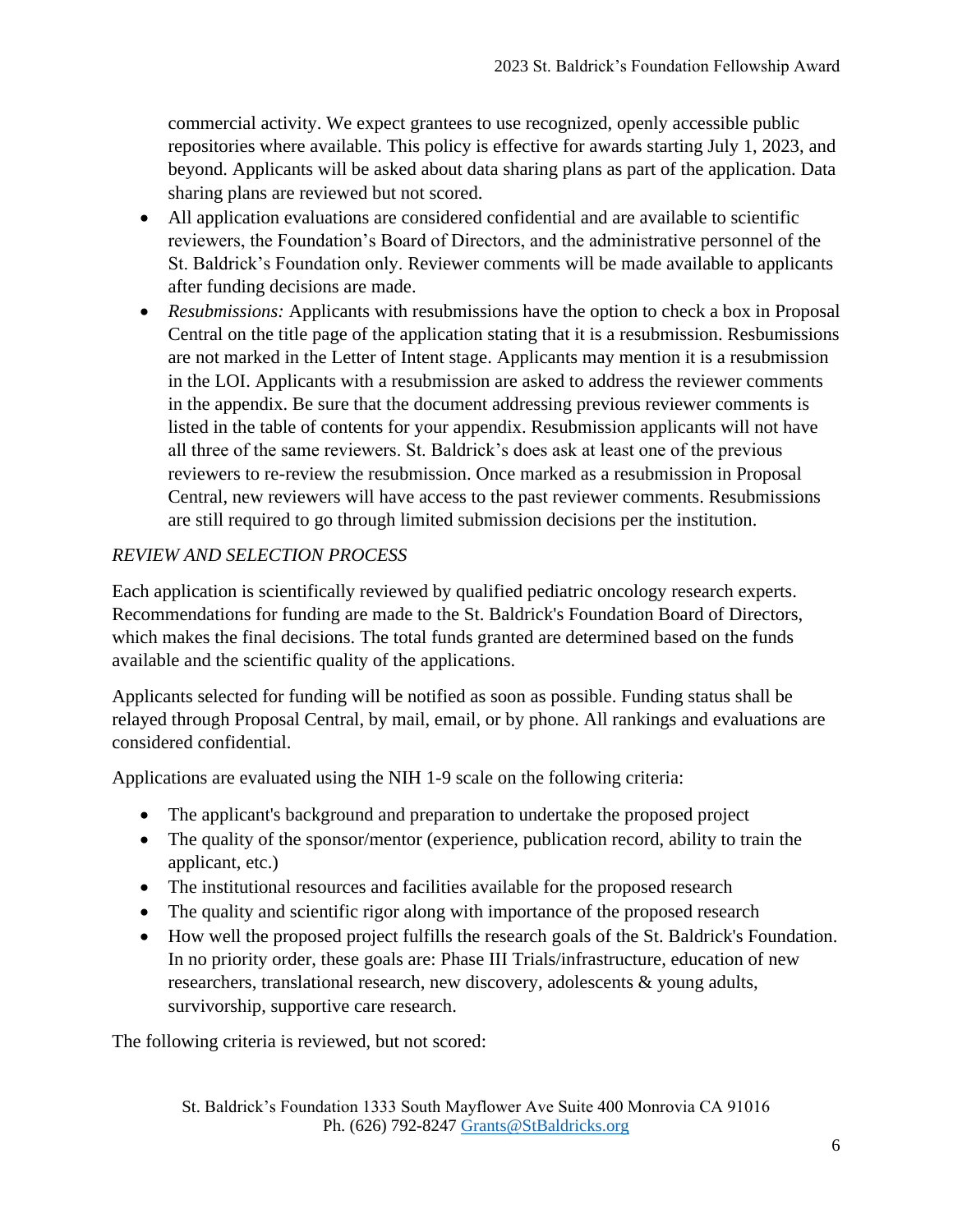• Please note resource sharing plan and if you have additional suggestions related, please include. No score is required for this section.

Any questions following the notification of awards should be addressed in writing to:

Laura Chung Director of Grants Administration [Laura@StBaldricks.org](mailto:Laura@StBaldricks.org) 626.792.8247, ext. 236

## **Fellowship Award: Grant Terms**

- When an application is approved for funding the transfer of funds is contingent upon all legal documents being signed and approved by the St. Baldrick's Foundation.
- No Cost Extensions must be requested and approved by email: [Grants@StBaldricks.org.](mailto:Grants@StBaldricks.org) Requests must be submitted, stating the amount of funds remaining, a brief report of progress, an explanation of why the extension is necessary, and the length of time requested.
- For multi-year awards, the Principal Investigator may request that funds be moved from a previous or current period into a future period. Carry-forward requests should be submitted in writing (email: [Grants@StBaldricks.org\)](mailto:Grants@StBaldricks.org) with an explanation for the unexpended balance, a plan for the use of funds, and a side-by-side comparison between the original budget and future budget categorical items. Funds cannot be carried forward between two different award types (i.e. a Fellow to a Scholar award).
- Re-budget requests should be submitted in writing (email: [Grants@StBaldricks.org\)](mailto:Grants@StBaldricks.org) with an explanation of each change and a side-by-side comparison between the original budget and revised budget categorical items. Rebudgeting that results in expansion of scope will be reviewed by St. Baldrick's scientific advisors for approval.
- Some grants will be "named" for significant St. Baldrick's constituents (Hero Funds, major donors, high-ranking fundraising teams, corporate or foundation partners, etc.). Recipients of named grants must use the title designated by the Foundation whenever referring to the grant (example: The ABC Company St. Baldrick's Scholar or the Team Courtney St. Baldrick's Fellow). These grant recipients may also be asked to meet or communicate with these constituents.
- The institution's public relations staff will ensure all requirements detailed in the Publicity Form are understood and met. This form will be provided with the award acceptance paperwork. PR questions can be addressed to: [media@stbaldricks.org.](mailto:media@stbaldricks.org)
- Grant recipients/Grantee will work with the Foundation to coordinate a joint press release to announce the grant and will give recognition to the St. Baldrick's Foundation where funders are listed on the institution's website and in its annual report.
- Grant recipients will become familiar with the St. Baldrick's Foundation and be prepared to speak publicly about its work, when appropriate. The Foundation encourages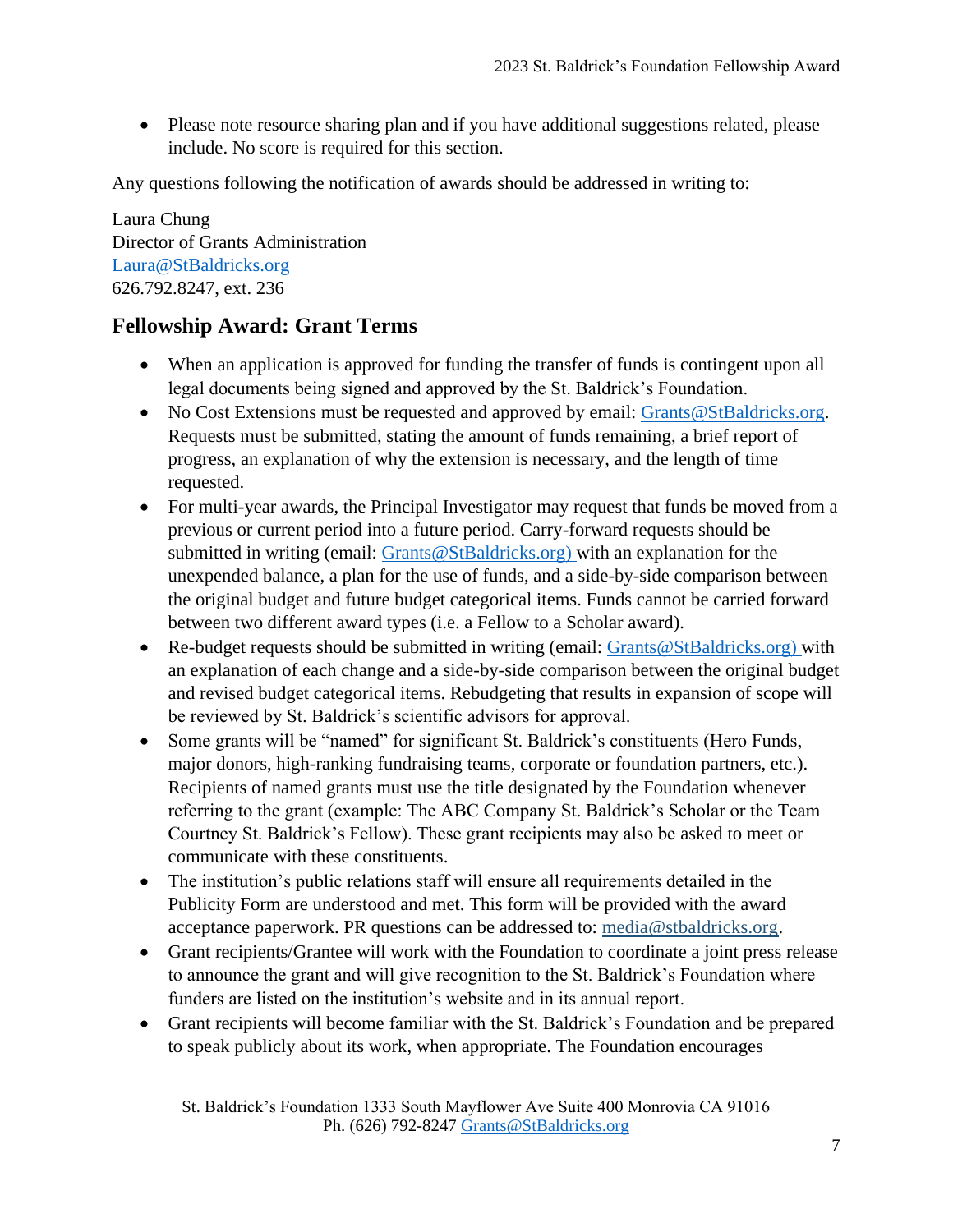participation by grant recipients in St. Baldrick's events held in the geographic vicinity of their institution. Shaving one's head is not required; there are many ways to participate, including speaking at the event, helping to connect patients or survivors and their families to the Foundation to be honored, and participating in your favorite activity to raise funds for pediatric cancer research (i.e. running, walking, climbing a mountain, hosting another event, etc.).

- Grantee shall, at all times during the Grant Term and for a period of three years after the Grant Term maintain all records applicable to the research grant, including all records related to use of grant funds and records related to research supported by the grant. The Grantee shall at any time requested by the Foundation, whether during or after completion of this Grant Term and at Grantee's own expense, make such records available for inspection and audit (including copies and extracts of records as required) by the Foundation, within 30 days of a written request for such records made by the Foundation. Such records shall be made available to the Foundation during normal business hours at the Grantee's office or place of business.
- St. Baldrick's has the right to review the performance of the Grantee and the Institution based on, among other things, the criteria set forth in the agreement, the grant application and budget, and the Institution's governance.
- Misconduct by a Grantee or Institution receiving St. Baldrick's Foundation support is contrary to the interests of the Foundation and its constituents, as well as the integrity of research and stewardship of donor funds. It is the responsibility of the Institution to immediately report to the St. Baldrick's Foundation if it has a reasonable good faith basis to believe there has been Misconduct (as defined below), and to report any Misconduct or change in the funded researcher's employment status with the Institution, including administrative leave, which may occur during the Grant Term of any award that is pertinent related to the work described in the grant application. Failure to abide by the terms above, or any other St. Baldrick's Foundation policies and procedures in connection the application and/or grant, may result in SBF suspending grant funding or canceling the grant, to be decided by the St. Baldrick's Foundation in its sole discretion. If a grant is discontinued, the Grantee shall receive a 30-day written notice. Any funds unspent at the time the notice is issued shall be returned to the St. Baldrick's Foundation.
- "Misconduct" is defined as: acts by the Grantee or Institution, including its employees performing work directly relevant to this grant (to the extent the act relates to the employees employment) relating to any (i) fraud, embezzlement, theft or other felonious conduct; (ii) willful or negligent acts damaging to the reputation of the Grantee; (iii) intentional violation of any law or regulation; (iv) failure to adhere to ethical research/medical standards; (v) financial mismanagement; or (vi) loss of certification.
- If requested, upon 30 days written notice, but no more than once every six months, Institution representative agrees to meet with the Foundation (via phone conference, video conference, or in person subject to St. Baldrick's preference), to discuss any concerns the Foundation may have with respect to use of grant funds or Grantee's operations or any allegations of Misconduct.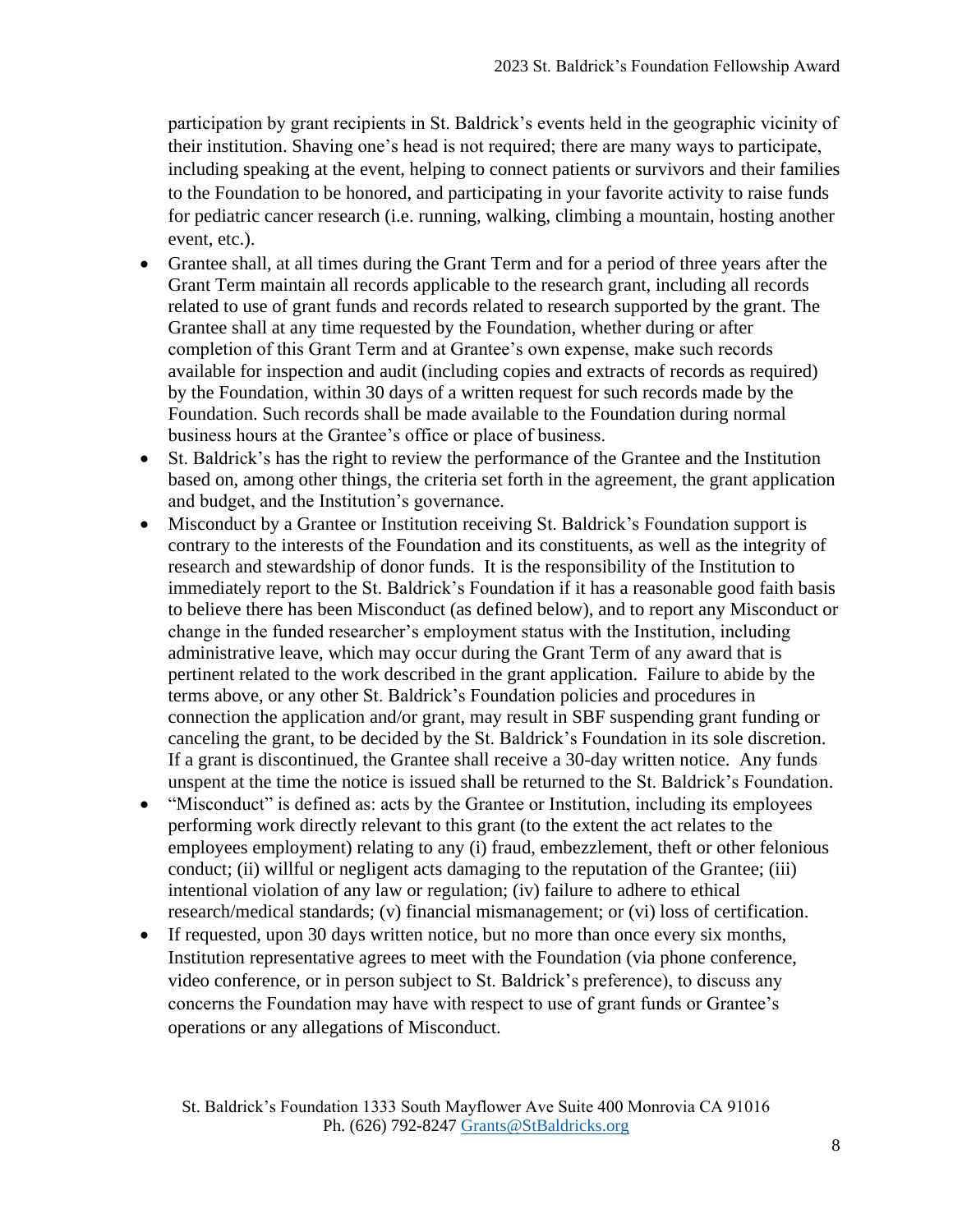- If awarded, funds will be released upon receipt and sufficiency of all paperwork by the St. Baldrick's Foundation. Any inconsistency noted relative to the award shall be resolved by giving precedence in the following order: The signed award acceptance form; and, The St. Baldrick's Foundation Grant Application Information and Guidelines.
- Only Infrastructure grants are influenced by local St. Baldrick's participation. All other grants are funded based on scientific review.

## *IDENTIFICATION*

The title "St. Baldrick's Foundation Fellow" as applicable shall be used in all printed and/or electronic publications during the period of the fellowship. (For named grants, the designated title must be used instead.) Identification with the Foundation shall also be made in any news released about the fellowship or the Fellow's research project by the public relations department or its equivalent at the sponsoring institution.

## *TRANSFER*

Requests for transfers by a Fellow to another institution while the fellowship is in effect will be considered on a case-by-case basis and will require justification of an urgent need for the transfer as well as written approvals. Continuation of funding at the new institution is contingent on prior written approval from the Foundation after its review of the written request. The Fellow must submit a request for transfer and appropriate documentation of justification accompanied by a letter of support from both the current and future mentor and a letter of support from the new institution at least forty-five (45) days prior to the date of transfer. Notification of approval or denial of the transfer shall be in writing.

## *LEAVE OF ABSENCE*

If a fellowship is interrupted for any reason, written permission must be obtained from the Foundation if the fellowship is to be continued at a later date. Leaves of absence are limited to not more than one (1) year. In the event a fellowship is not completed due to incapacitating illness or death of the Fellow, the prorated, unexpended funds must be returned to the Foundation. Requests for a leave of absence from the Foundation should be submitted in writing thirty (30) days before the date of commencement for the leave of absence.

### *REINSTATEMENT OF AWARD*

Funds will not be reinstated after the Foundation has received written notification from the Fellow detailing the intent to terminate a fellowship. Those wishing to resume funding may submit a new application, which will compete on an equal basis with all others during the subsequent funding cycle.

### *PROGRESS REPORTS*

Fellows must submit reports of their annual research progress online via Proposal Central by the dates specified in Proposal Central. In addition to the scientific report, this includes a lay report

St. Baldrick's Foundation 1333 South Mayflower Ave Suite 400 Monrovia CA 91016 Ph. (626) 792-8247 [Grants@StBaldricks.org](mailto:Grants@StBaldricks.org)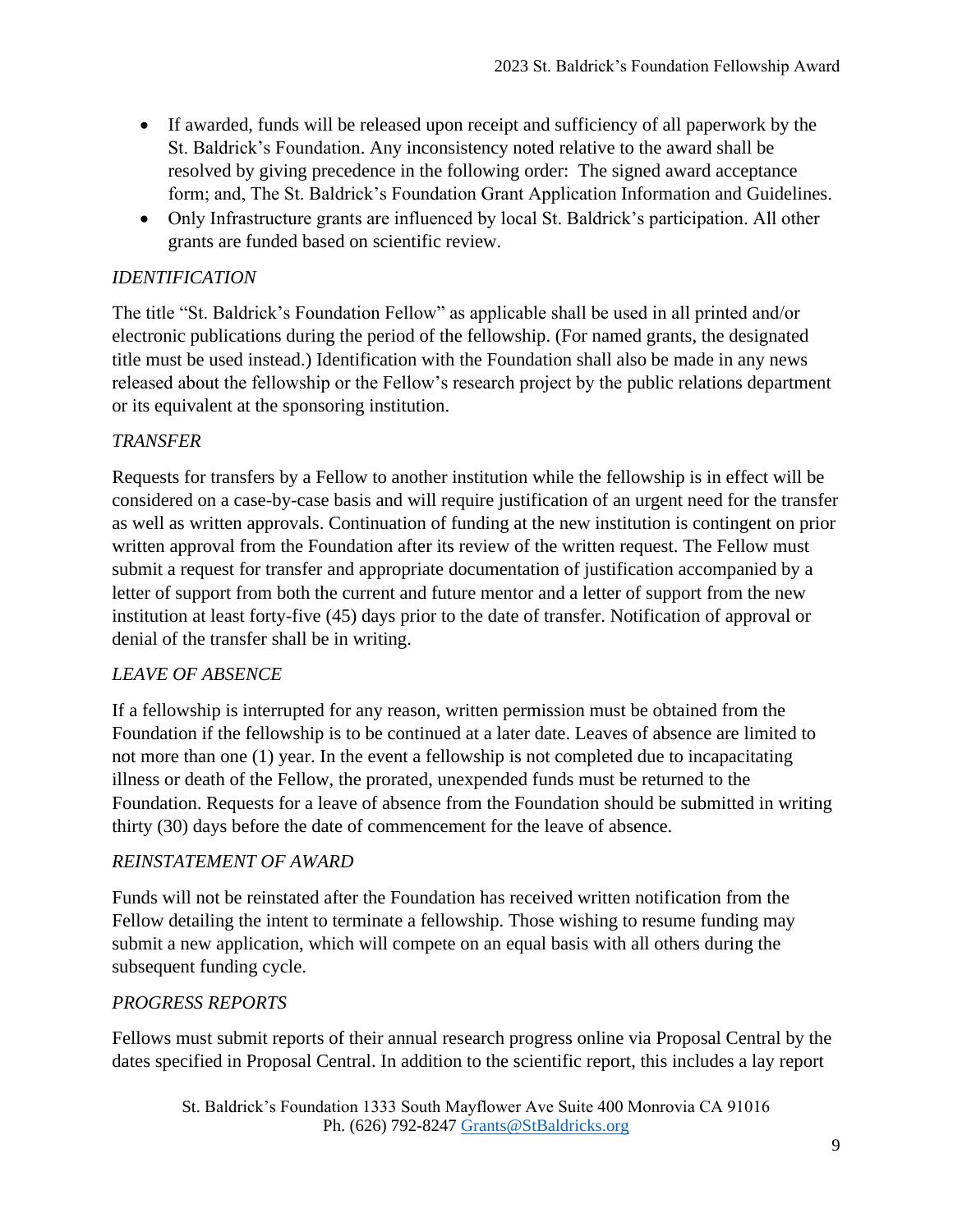written for the general public. The progress report shall be accompanied by an evaluation report from the Mentor directly responsible for the Fellow's work. A brief Interim Update verifying receipt of funds and usage is due after the first three (3) months of each grant year. These reports must be completed using the templates available on Proposal Central. Progress reports that are more than thirty (30) days late will impact the Primary Investigator's consideration and release of future awards. These reports shall be reviewed by the Foundation to evaluate the research progress of each Fellow. The Foundation reserves the right to terminate any fellowship if it determines that there has been inadequate research progress or a failure to adhere to the original proposal submitted with the application.

#### *PUBLICATIONS*

Please notify the St. Baldrick's Foundation (email: [Grants@StBaldricks.org\)](mailto:Grants@StBaldricks.org) as soon as you know of a publication's acceptance, to allow time for preparation for any publicity, blog stories, etc., to be coordinated between St. Baldrick's and your institution. The Fellow must submit publications related to this funding online via Proposal Central.

#### *FINAL REPORTS*

Within thirty (30) days of the fellowship end, the Fellow shall submit a recapitulation written by the Fellow, a lay report, as well as copies of all publications concerning the project. The final report should cover the entire grant period. Again, a report of the research project must be included for the lay public. The final report should be accompanied by an evaluation report from the Mentor directly responsible for the Fellow's work. Receipt by the Foundation of a satisfactory final research report and a satisfactory final expenditure report will determine the Fellow's ability to apply for future awards. Reports are submitted online via Proposal Central, using the templates provided. The Foundation will continue to stay in touch with each Fellow to determine how Foundation funding has influenced their career and how it has contributed to finding a cure and/or better treatments for childhood cancer.

#### *EXPENDITURE REPORTS*

The Fellow must annually submit a report of expenditures, due within sixty (60) days of the end of each grant year. All expenditures are expected to follow the approved budget. Expenditure reports should separate the costs for each year and not be cumulative. (For a three-year award, the report for year three should only cover expenses in that year.) These reports must be submitted online via Proposal Central.

#### *HUMAN INVESTIGATION*

All human subject research or research on human tissue which is supported by St. Baldrick's must comply with the regulations applicable to that supported by the National Institutes of Health. As part of the application, the applicant will be asked to submit documentation of approval of the study by his or her Institutional Review Board (IRB), along with the Institution's Human Subjects Assurance Number. Approval is not required at the application stage but will be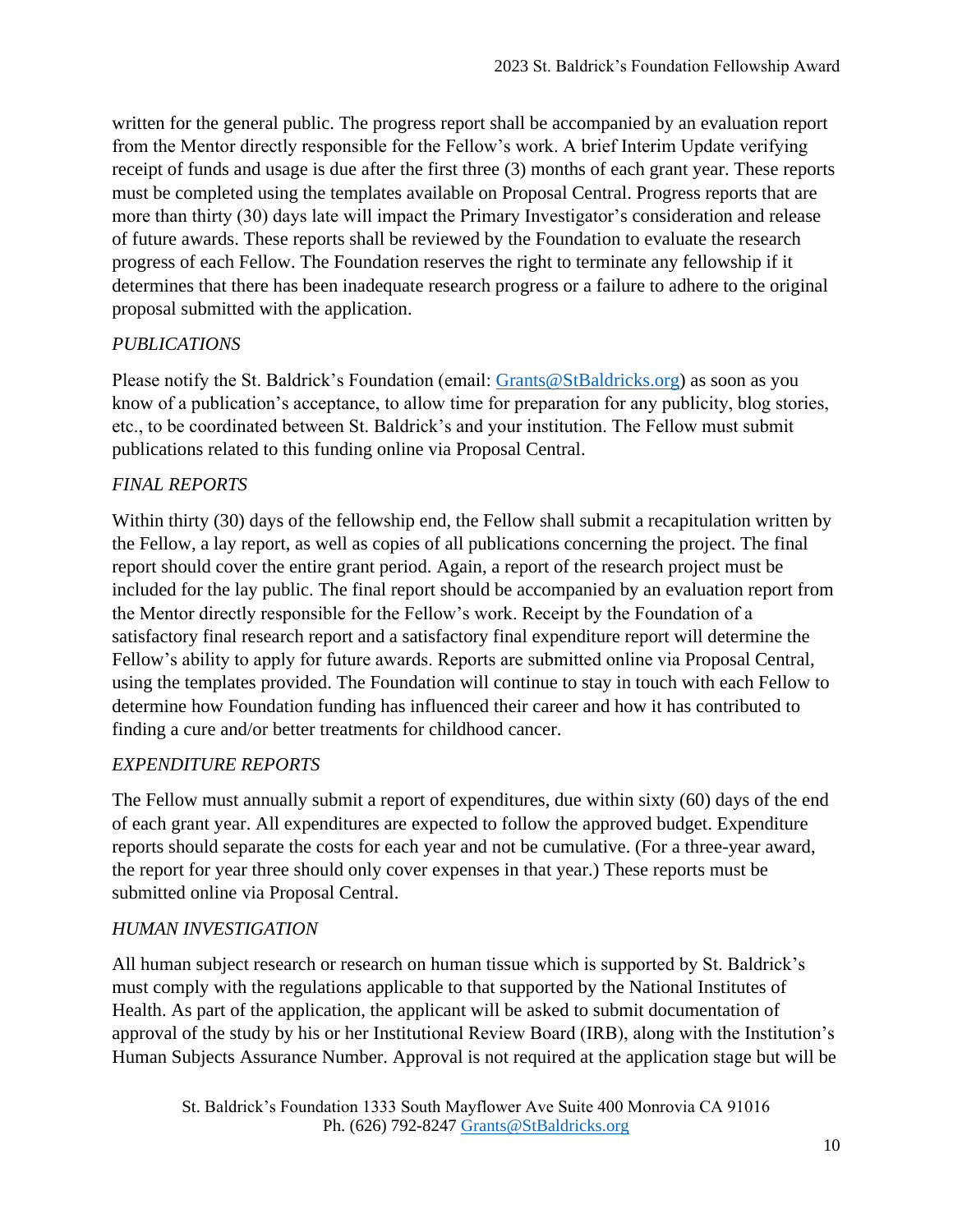required prior to issuing funds. If the grantee's research plan changes after the award to include human subjects or tissue, the grantee must submit proper documentation of IRB approval to St. Baldrick's.

#### *BIOHAZARDS*

As part of the application, the Fellow and institution shall submit an acknowledgment that potential biohazards are involved and provide an institutional statement of assurances regarding such potential biohazards and safeguards pertaining to this aspect of the research proposed in the application. Projects which do not involve biohazards must so state. The Foundation assumes no responsibility or liability for any such biohazard and shall be held harmless from the results of the use of any such biohazard.

#### *LABORATORY ANIMALS*

The Foundation adheres to the most current guidelines applicable to the care and treatment of animals used in laboratory work as outlined by the National Institutes of Health. As part of the application, the Fellow must submit a statement that the institution meets and adheres to these policies. Failure to notify the Foundation of compliance with these guidelines or the improper use of laboratory animals may result in termination of the fellowship.

### *BUDGET GUIDANCE*

- Fellowship Awards are limited to salary and fringe benefits for the Fellow
- All budgets must be justified, meet the test of reasonableness, and be consistent with institutional policy.
- No institutional overhead or indirect funding is provided under the terms of the grant.
- Fringe rates should follow institutional policy.
- Fringe benefits are generally defined as medical and dental insurance, life insurance, and retirement benefits and are payable only for eligible participation in such programs.
- Overlap in funding is not permitted. St. Baldrick's policy on overlap applies to Scientific, Budget, and Commitment Overlap as defined by the NIH.
	- o Scientific Overlap: Scientific overlap occurs when substantially the same research is proposed in more than one application or is submitted to two or more different funding sources for review and funding consideration; or when a specific research objective and the experimental design for accomplishing that objective are the same or closely related in two or more pending applications or awards, regardless of funding source.
	- o Budget Overlap: Budgetary overlap occurs when duplicate or equivalent budgetary items (i.e., equipment, salary) are requested in an application but are already funded by another source.
	- o Commitment Overlap: Commitment overlap occurs when any project-supported personnel has time commitments (i.e., percent effort) exceeding 100%, regardless of how the effort/salary is being supported or funded.
	- St. Baldrick's Foundation 1333 South Mayflower Ave Suite 400 Monrovia CA 91016 Ph. (626) 792-8247 [Grants@StBaldricks.org](mailto:Grants@StBaldricks.org)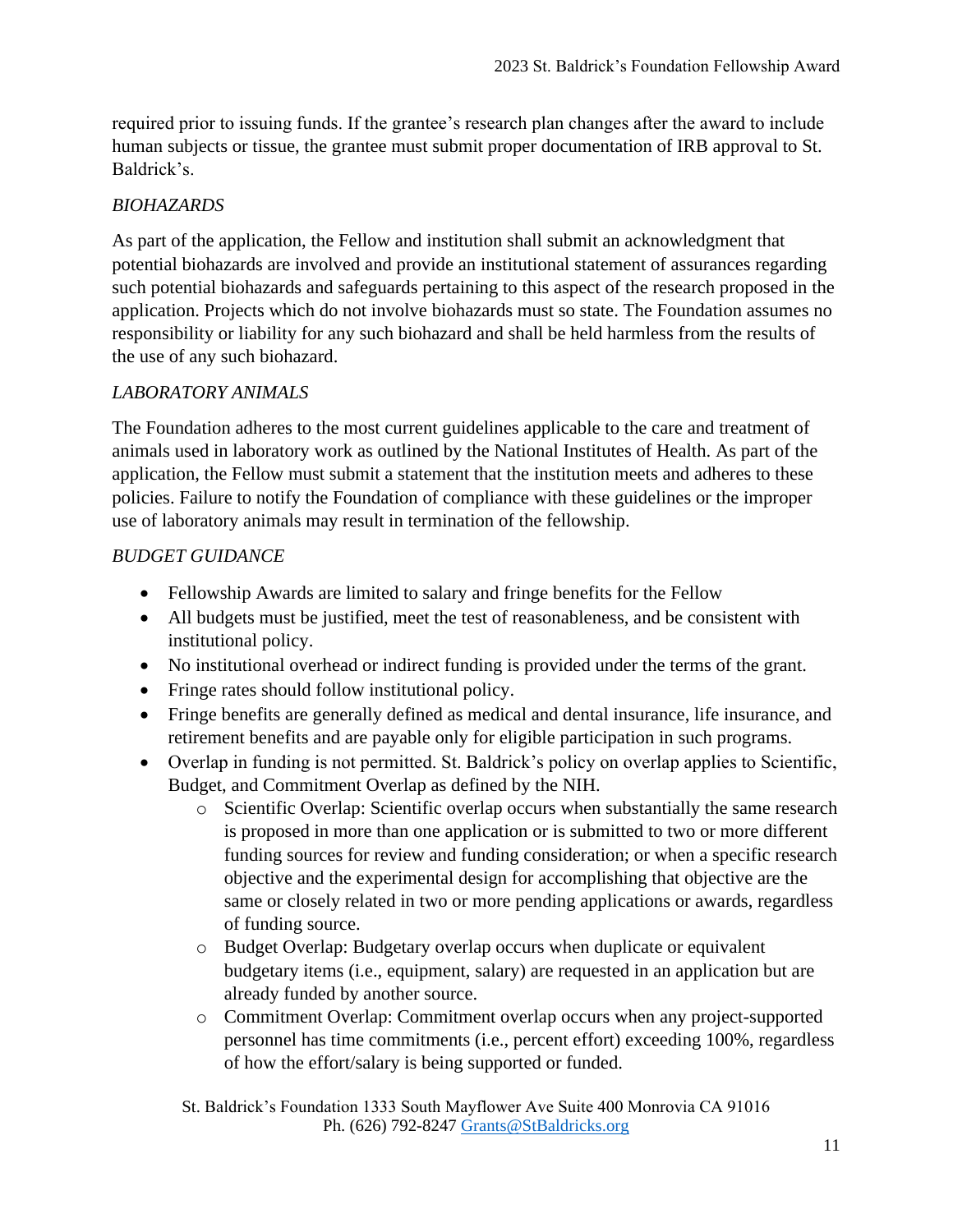- Situations may occur when an applicant has similar applications pending with different agencies that, if all funded, will present overlap issues. If an overlap occurs before award is accepted, it must be addressed with the St. Baldrick's Foundation before the new award can be accepted and will be considered on a case-by-case basis.
- If overlap occurs during an award, all grantees must be forthright regarding their support and notify the foundation by emailing [Grants@StBaldricks.org.](mailto:Grants@StBaldricks.org) Adjustments will be considered on a case-by-case basis.
- Travel costs are not allowable on Fellowship Awards. Fellowship Awards are limited to salary and fringe benefits.
- Publication and meeting-related poster printing costs are not allowable on Fellowship Awards. Fellowship Awards are limited to salary/benefits.
- Equipment purchases are not allowable on Fellowship Awards. Fellowship Awards are limited to salary and fringe benefits.
- Unused and remaining amounts of \$100 and over must be returned to the Foundation at the end of each grant year, unless an approved carry forward or No Cost Extension is on file.
- All budgets and expenditure reports must be submitted in USD.
- Expenditure reports are expected to follow approved budgets. Any budget line item that changes more than 25% from approved budget to expenditure report (without an approved Carry Forward on file) will result in follow up from the Foundation for explanation. Explanations will be reviewed for approval.
- Applicable to all awards, the Foundation does not provide funds for items such as:
	- o Secretarial/administrative salaries.
	- o Student tuition (tuition is allowable for International Scholar awards).
	- o Office and laboratory furniture.
	- o Office equipment and supplies.
	- o Recruiting and relocation expenses.
	- o Non-medical services to patients (travel to a clinical site or patient incentives are allowable expenses).
	- o Construction, renovation, or maintenance of buildings/laboratories.
	- o Professional association membership dues.
	- o Scientific publication subscriptions.

### **FELLOWSHIP APPLICATION AND AWARD TIMELINE**

Letter of Intent due by: July 8, 2022

Application submission deadline: August 26, 2022

Award announcements by: March 1, 2023

Fellowship begins: July 1, 2023

St. Baldrick's Foundation 1333 South Mayflower Ave Suite 400 Monrovia CA 91016 Ph. (626) 792-8247 [Grants@StBaldricks.org](mailto:Grants@StBaldricks.org)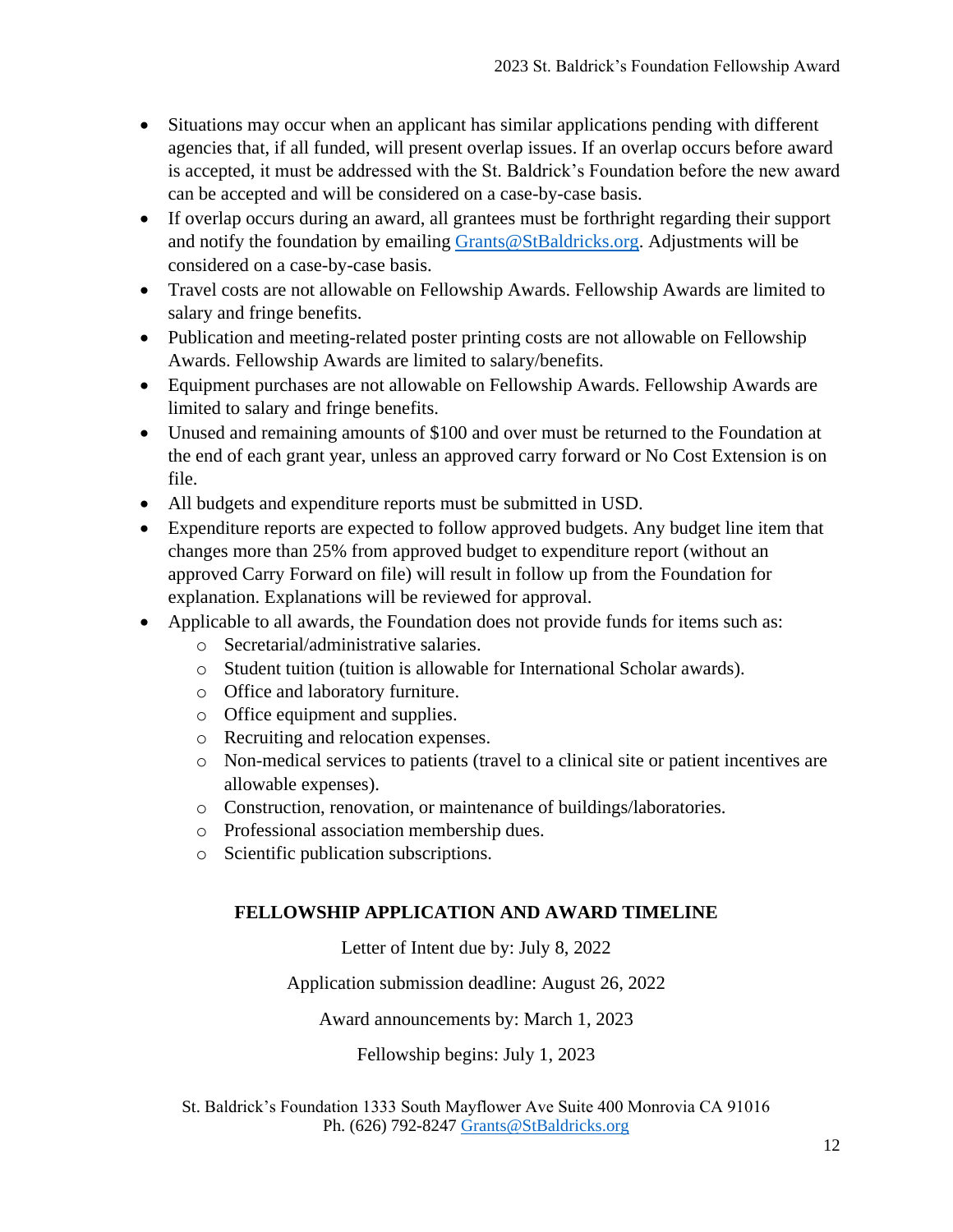St. Baldrick's Foundation 1333 South Mayflower Ave Suite 400 Monrovia CA 91016 Ph. (626) 792-8247 [Grants@StBaldricks.org](mailto:Grants@StBaldricks.org)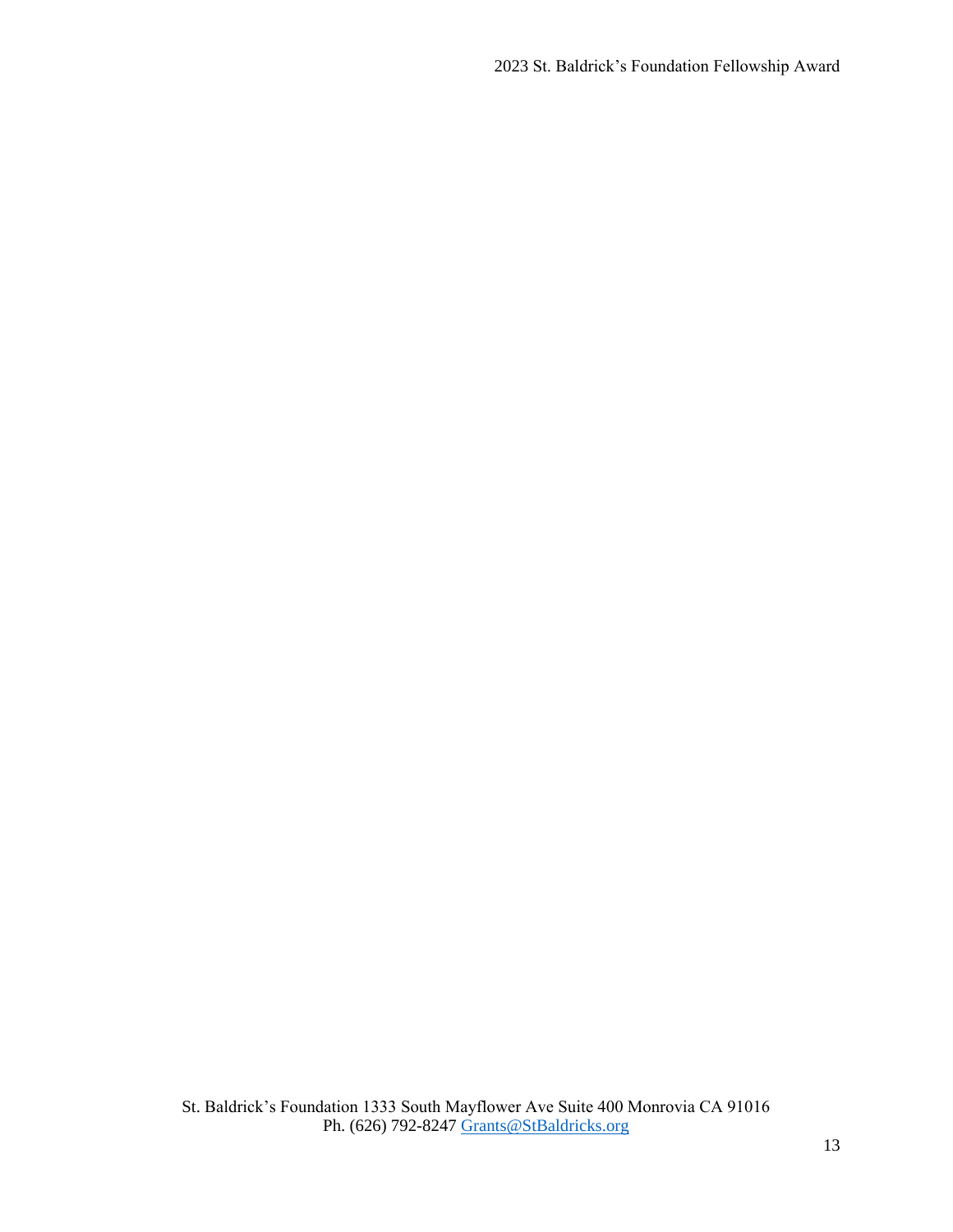# **USING Proposal Central**

The St. Baldrick's Foundation uses Proposal Central (proposalcentral.com) for electronic submission of all LOIs and Full Applications. Fax, email, or hard copy submissions will not be accepted. See "How to Create an Application using Proposal Central" at <https://docs.proposalcentral.com/CreateApp.pdf> for more information.

## *Registration*

First-time users must register and fill out a Professional Profile in Proposal Central to begin the LOI/Application process (see "How to Register as a Proposal Central User" at <https://docs.proposalcentral.com/RegUser.pdf> for more information).

## *Submitting the LOI/Application*

- 1. LOG-IN & BEGIN AN LOI/APPLICATION. To start a new LOI/application, login as an Applicant, and select the Grant Opportunities tab (grey tab on the top right). Find St. Baldrick's Foundation in the drop-down list and select "Filter List by Grant Maker." Find the program for which you wish to apply, and click "Apply Now" to begin the proposal.
- 2. COMPLETE AN APPLICATION AFTER LOI APPROVAL. Login as an Applicant, and select the Proposals tab. Select the "In Progress" status from the drop-down menu. Find the LOI that was approved, and click the "Edit" button to access and complete your application.
- 3. ENABLE ACCESS FOR OTHER USERS. The Principal Investigator must start the LOI or Application. However, once an application is begun, access for application submittal can be given to other users, such as collaborators, assistants, or grants and contracts staff.
- 4. SAVE. Applicants do not need to complete the LOI/Application in one session; a partially completed application can be saved and completed at any time prior to the deadline.
- 5. NOTIFICATION OF LOI APPROVAL. The system will notify you when the LOI has been approved, and you will be asked to login to the Proposal Central website to access and submit the full application by the application deadline.
- 6. VALIDATE. Applications that have not been validated cannot be submitted. "Validate" checks for required items and attachments, and you will not be able to submit if required items and/or attachments are missing.
- 7. SUBMIT. After successfully passing the validate check and uploading your signature page, click the "Submit" link. An email will confirm your submission. Once your application is submitted, you may view it by accessing the "Submitted" status under the "Proposals" tab.

It is the responsibility of the applicant to ensure and verify that the application is received by the deadline date, before 5 p.m. EST and that the application is complete and correct prior to submission.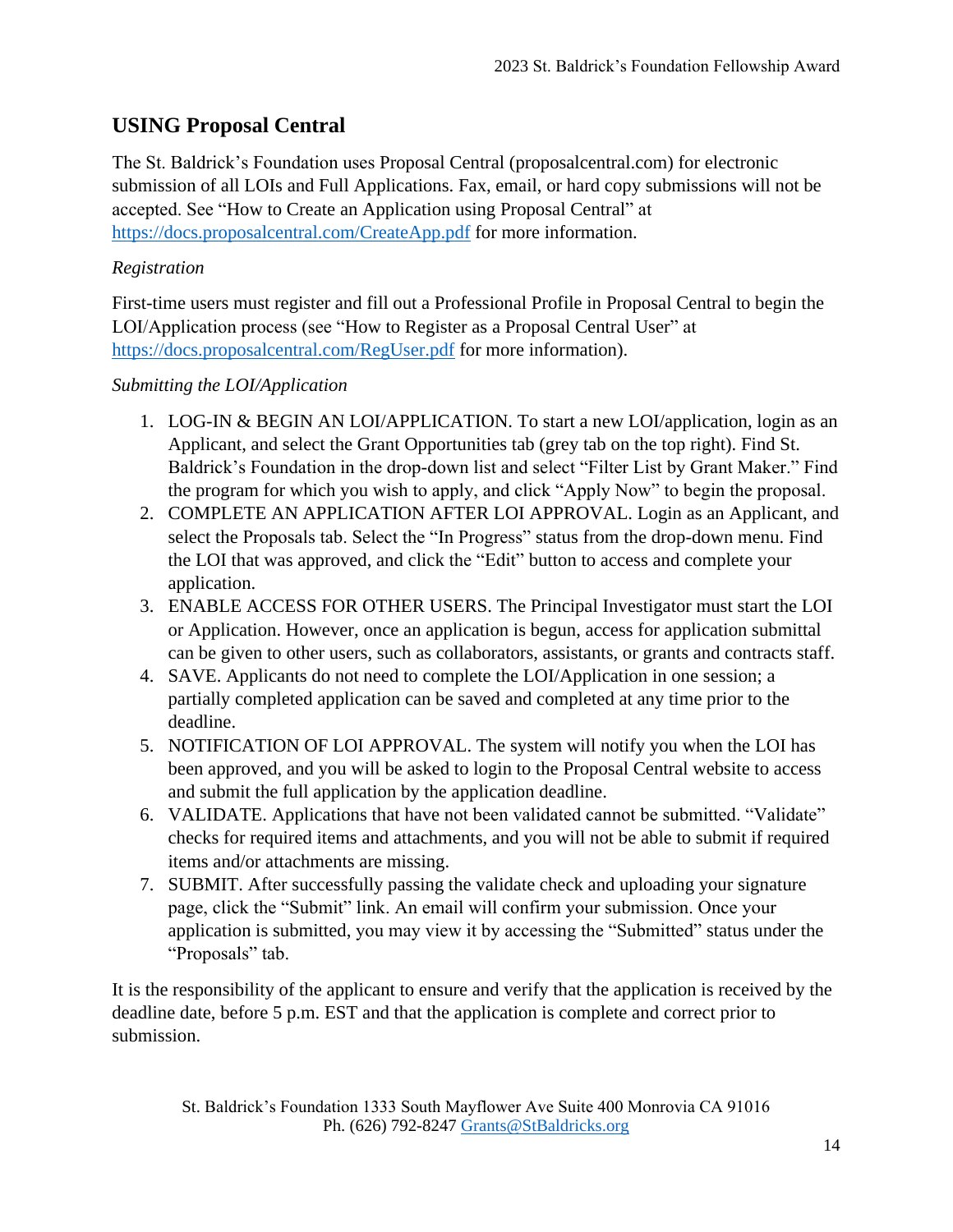#### *Instructions for Submitting Deliverables*

The Proposal Central system is designed to collect and manage all grant information. Grantees must keep their Proposal Central profile current for the duration of the grant. Proposal Central should be used to upload all required reports (deliverables) and publications related to the grant. Report templates and deadlines can be found on the site, as well. Grantees may provide access to others at their institution (e.g. grants officers) to access and upload deliverables.

See "Instructions for Navigating Your Awarded Grant" at https://docs.proposalcentral.com/Instructions Award Info.pdf for more information.

#### *Uploading Award Deliverables*

- 1. Login to Proposal Central under the "Applicant Login" section: [https://proposalcentral.com/.](https://proposalcentral.com/)
- 2. Click the "Awards" tab.
- 3. Click the blue Identifier number link.
- 4. Click the blue "Deliverables" link.
- 5. On this page you will see a table which lists all of the deliverables that are scheduled for your grant. The templates for these deliverables are at the bottom of this page.
- 6. To upload completed deliverables, click the blue "Upload" link next to the appropriate deliverable. If you have a pop-up blocker turned on, make sure you disable it for this site as the deliverable upload feature is a pop-up.
- 7. In the deliverable pop-up window, click the "Browse" button to select the file. You can add a description in the "Deliverable Description" if you choose. When finished, click the "Save" button, and it will upload your deliverable.
	- o When completing the Publications Webform, click the blue plus icon to enter information on publications related to your SBF award
		- **If there are no publications to report, click the "No publications to report"** checkbox
	- o When completing the Budget Webform, click the blue plus icon to be able to enter your expenses in the Expenditure column on the right
		- Please note, only contacts who have Administrative and/or Edit access to the award are able to electronically sign and submit this webform. If there are others who may need to sign and submit the budget, please let us know so we can grant them access to do so.
		- **EXECUTE:** Instructions on using the budget webform can be found at the Proposal Central link, starting at the bottom of Page 11: [https://docs.proposalcentral.com/Instructions\\_Award\\_Info.pdf](https://docs.proposalcentral.com/Instructions_Award_Info.pdf)

#### *Submitting Publications*